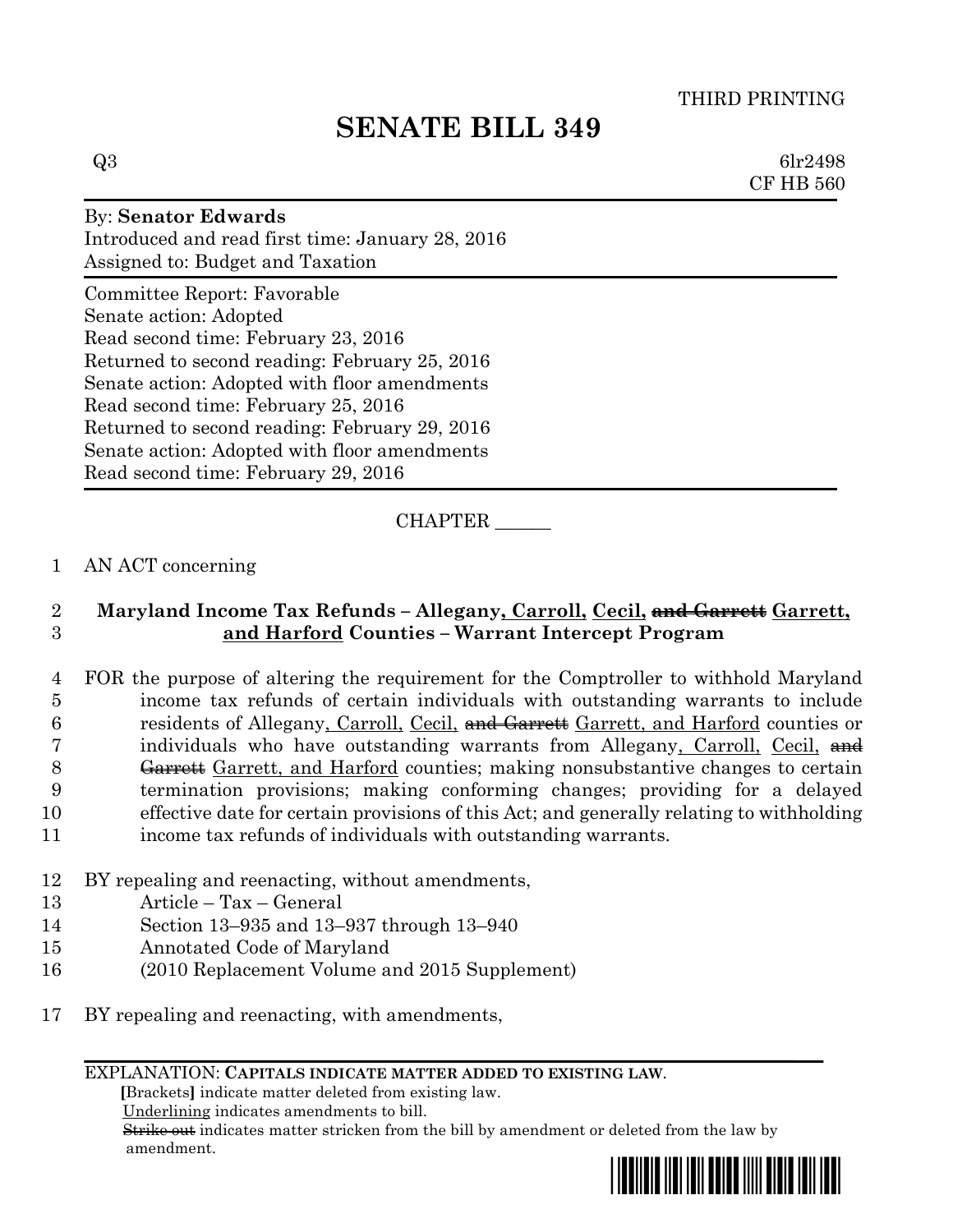**SENATE BILL 349**

| $\mathbf{1}$<br>$\sqrt{2}$<br>3<br>4 | Article – Tax – General<br>Section 13-936<br>Annotated Code of Maryland<br>(2010 Replacement Volume and 2015 Supplement)                                                                                                |                                                                                                                    |       |                                                                 |  |  |
|--------------------------------------|-------------------------------------------------------------------------------------------------------------------------------------------------------------------------------------------------------------------------|--------------------------------------------------------------------------------------------------------------------|-------|-----------------------------------------------------------------|--|--|
| $\overline{5}$<br>6<br>7<br>8        | BY repealing and reenacting, with amendments,<br>Chapter 451 of the Acts of the General Assembly of 2012, as amended by Chapter<br>213 of the Acts of the General Assembly of 2013<br>Section 3                         |                                                                                                                    |       |                                                                 |  |  |
| 9<br>10<br>11                        | BY repealing and reenacting, with amendments,<br>Chapter 213 of the Acts of the General Assembly of 2013<br>Section 3                                                                                                   |                                                                                                                    |       |                                                                 |  |  |
| 12<br>13<br>14<br>15<br>16<br>17     | BY repealing and reenacting, with amendments,<br>Article - Tax - General<br>Section $13-936(a)$<br>Annotated Code of Maryland<br>(2010 Replacement Volume and 2015 Supplement)<br>(As enacted by Section 1 of this Act) |                                                                                                                    |       |                                                                 |  |  |
| 18<br>19                             | SECTION 1. BE IT ENACTED BY THE GENERAL ASSEMBLY OF MARYLAND,<br>That the Laws of Maryland read as follows:                                                                                                             |                                                                                                                    |       |                                                                 |  |  |
| 20                                   |                                                                                                                                                                                                                         |                                                                                                                    |       | Article - Tax - General                                         |  |  |
| 21                                   | $13 - 935.$                                                                                                                                                                                                             |                                                                                                                    |       |                                                                 |  |  |
| 22                                   | (a)                                                                                                                                                                                                                     |                                                                                                                    |       | In this part the following words have the meanings indicated.   |  |  |
| 23                                   | (b)                                                                                                                                                                                                                     | "Refund" means an individual's Maryland income tax refund.                                                         |       |                                                                 |  |  |
| 24                                   | $\left( \text{c}\right)$                                                                                                                                                                                                | (1)                                                                                                                |       | "Warrant" means a criminal arrest warrant.                      |  |  |
| 25                                   |                                                                                                                                                                                                                         | (2)                                                                                                                |       | "Warrant" includes a warrant issued for or that results from:   |  |  |
| 26                                   |                                                                                                                                                                                                                         |                                                                                                                    | (i)   | a failure to appear before a court of the State;                |  |  |
| 27<br>28                             | term of confinement; or                                                                                                                                                                                                 |                                                                                                                    | (ii)  | a violation of the Maryland Vehicle Law that is punishable by a |  |  |
| 29                                   |                                                                                                                                                                                                                         |                                                                                                                    | (iii) | a violation of probation.                                       |  |  |
| 30                                   |                                                                                                                                                                                                                         | (3)                                                                                                                |       | "Warrant" does not include a body attachment.                   |  |  |
| 31<br>32                             | (d)                                                                                                                                                                                                                     | "Warrant official" means an official of the federal, State, or local government<br>charged with serving a warrant. |       |                                                                 |  |  |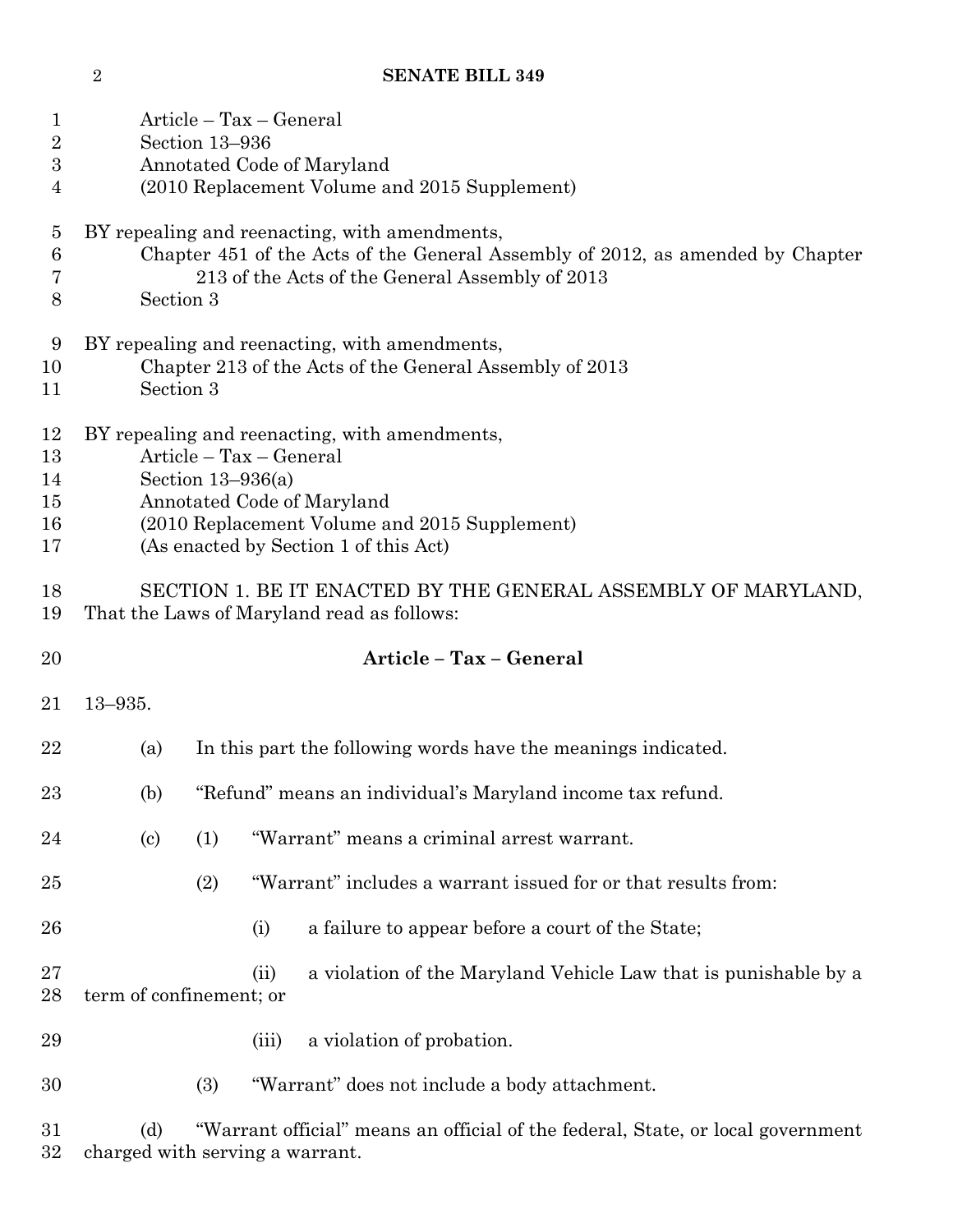### **SENATE BILL 349** 3

| $\mathbf 1$                             | $13 - 936.$                                                                                                                                                                                            |  |  |  |  |
|-----------------------------------------|--------------------------------------------------------------------------------------------------------------------------------------------------------------------------------------------------------|--|--|--|--|
| $\overline{2}$                          | This part applies only to individuals who:<br>(a)                                                                                                                                                      |  |  |  |  |
| $\boldsymbol{3}$<br>$\overline{4}$<br>5 | are residents of ALLEGANY COUNTY, Anne Arundel County,<br>(1)<br>Baltimore City, CARROLL COUNTY, CECIL COUNTY, GARRETT COUNTY, HARFORD<br><b>COUNTY</b> , or Washington County; or                     |  |  |  |  |
| 6<br>7<br>8                             | have an outstanding warrant from <b>ALLEGANY COUNTY</b> , Anne<br>(2)<br>Arundel County, Baltimore City, CARROLL COUNTY, CECIL COUNTY, GARRETT<br><b>COUNTY, HARFORD COUNTY, or Washington County.</b> |  |  |  |  |
| 9                                       | (b)<br>This part does not apply to an individual:                                                                                                                                                      |  |  |  |  |
| 10<br>11                                | (1)<br>who is an active duty member of the armed forces of the United States;<br>or                                                                                                                    |  |  |  |  |
| 12                                      | (2)<br>who files a joint Maryland income tax return.                                                                                                                                                   |  |  |  |  |
| 13                                      | $13 - 937.$                                                                                                                                                                                            |  |  |  |  |
| 14                                      | A warrant official may:                                                                                                                                                                                |  |  |  |  |
| 15<br>16                                | certify to the Comptroller the existence of an outstanding warrant for<br>(1)<br>an individual who is a resident of Maryland or who receives income from Maryland; and                                 |  |  |  |  |
| 17<br>18                                | (2)<br>request the Comptroller to withhold any refund to which the individual<br>is entitled.                                                                                                          |  |  |  |  |
| 19                                      | $13 - 938.$                                                                                                                                                                                            |  |  |  |  |
| 20                                      | A certification by a warrant official to the Comptroller shall include:<br>(a)                                                                                                                         |  |  |  |  |
| 21<br>22                                | the full name and address of the individual and any other names known<br>(1)<br>to be used by the individual;                                                                                          |  |  |  |  |
| 23                                      | the Social Security number or federal tax identification number; and<br>(2)                                                                                                                            |  |  |  |  |
| 24                                      | (3)<br>a statement that the warrant is outstanding.                                                                                                                                                    |  |  |  |  |
| 25<br>26                                | The Comptroller shall determine if an individual for whom a certification is<br>(b)<br>received is due a refund.                                                                                       |  |  |  |  |
| $27\,$<br>28                            | As to any individual due a refund for whom a certification is received, the<br>$\left( \mathrm{c}\right)$<br>Comptroller shall:                                                                        |  |  |  |  |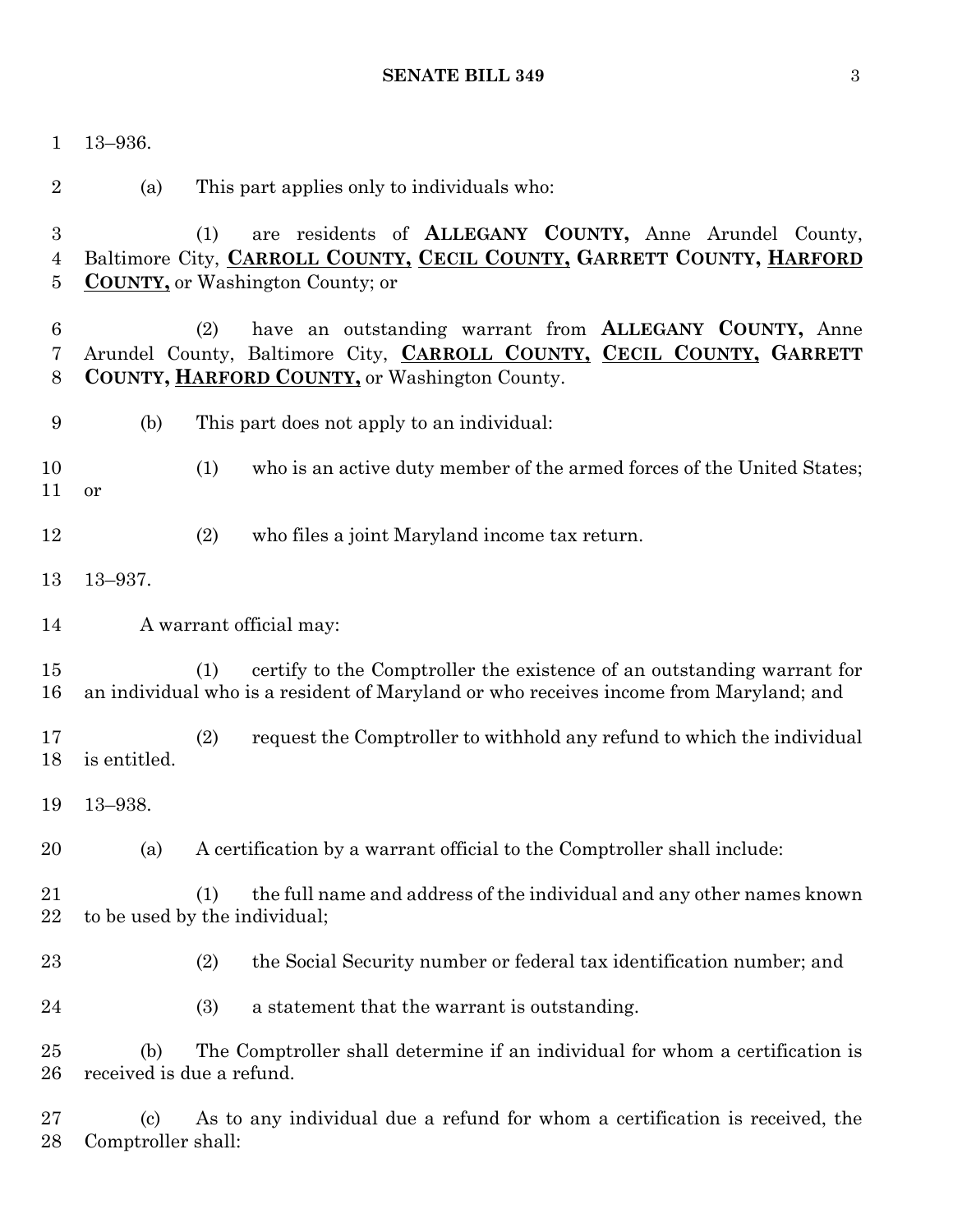#### **SENATE BILL 349**

(1) withhold the individual's refund; and

 (2) notify the individual of a certification by the warrant official of the existence of an outstanding warrant.

 (d) The Comptroller may not pay a refund until the warrant official notifies the Comptroller that the warrant is no longer outstanding.

13–939.

 The Comptroller shall withhold and pay any amount as provided in § 13–918 of this subtitle before withholding any part of an income tax refund under § 13–938 of this part.

13–940.

 On or before December 1 of each year, the Office of the Comptroller shall report to the House Ways and Means Committee and the Senate Budget and Taxation Committee, in accordance with § 2–1246 of the State Government Article, on the implementation of §§ 13–935 through 13–939 of this part.

### **Chapter 451 of the Acts of 2012, as amended by Chapter 213 of the Acts of 2013**

 SECTION 3. AND BE IT FURTHER ENACTED, That this Act shall take effect October 1, 2012. **[**Section 1 of this Act shall remain effective for a period of 6 years and, at the end of September 30, 2018, with no further action required by the General Assembly, Section 1 of this Act shall be abrogated and of no further force and effect.**]**

#### **Chapter 213 of the Acts of 2013**

 SECTION 3. AND BE IT FURTHER ENACTED, That this Act shall take effect July 1, 2013. **[**Section 1 of this Act shall remain effective until the taking effect of the termination provision specified in Section 3 of Chapter 451 of the Acts of 2012. If that termination provision takes effect, Section 1 of this Act shall be abrogated and of no further force and effect.**]**

 SECTION 2. AND BE IT FURTHER ENACTED, That the Laws of Maryland read as follows:

- **Article – Tax – General**
- 13–936.
- (a) This part applies only to individuals who: